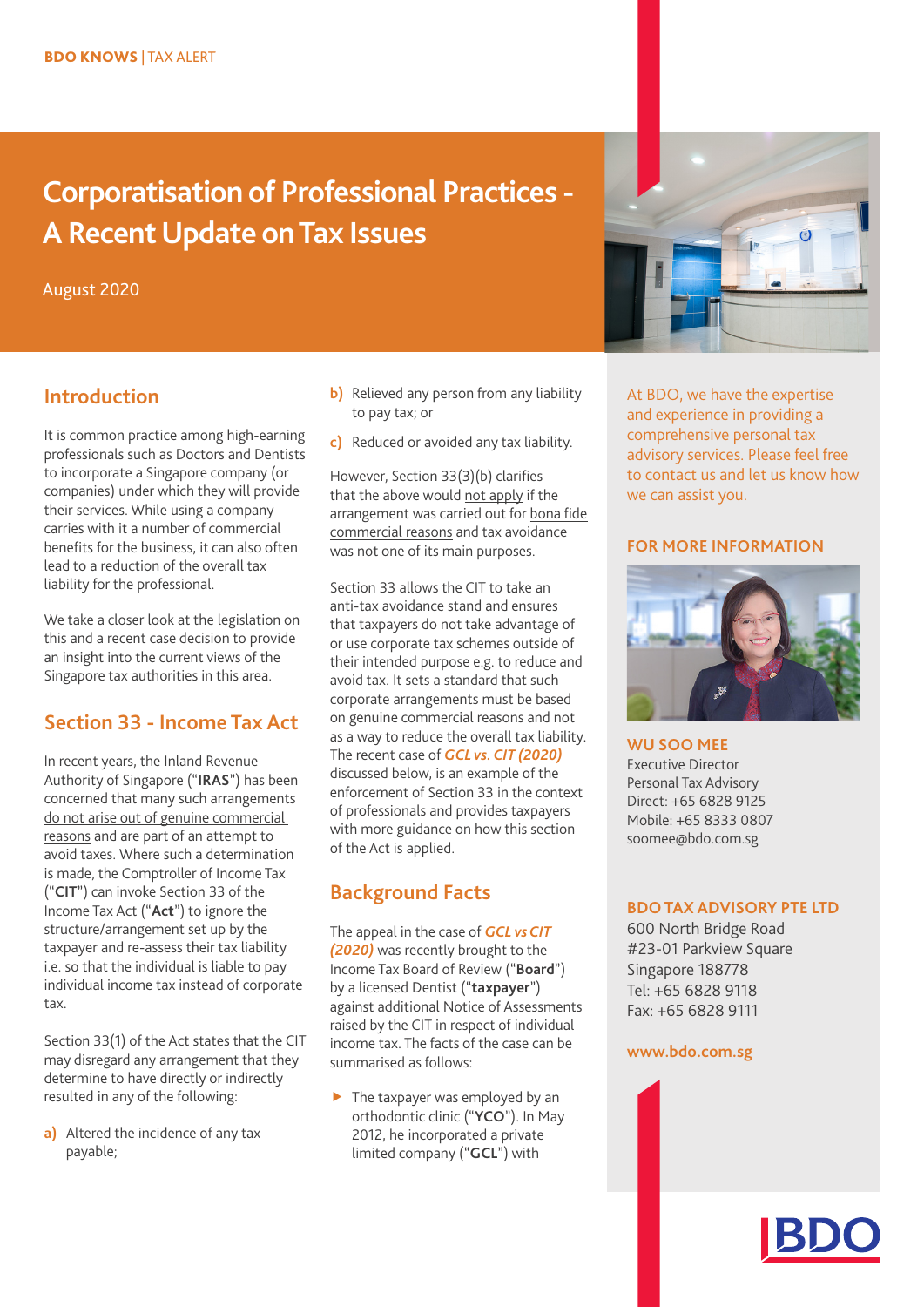

him being the sole shareholder and director and terminated his employment with YCO. GCL then entered into a service agreement with YCO, where the taxpayer provided services as an independent contractor and continued treating patients at YCO's premises. Under this new arrangement, YCO paid service fees to GCL, and GCL in turn paid director's fees and salaries to the taxpayer.

- $\blacktriangleright$  With the new arrangement, the taxpayer was paid a much lower salary by GCL and GCL profits were taxed at the lower corporate tax rate of 17%. The overall tax liability for the taxpayer was therefore significantly reduced. Furthermore, GCL was able to claim the corporate tax exemption and rebates.
- $\blacktriangleright$  The CIT viewed the new arrangement as being caught by Section 33 and re-assessed the taxpayer's income for the Years of Assessment ("**YA**") 2013 to 2016, raising additional individual income tax Assessments to bring the full amount of service fees to tax on the individual.

# **Board Decision**

The Board used the framework set out by the Court of Appeal in the *Comptroller of Income Tax vs AQQ (2014)* case for the application of Section 33 to arrive at its decision. The framework is as follows:

**a)** Whether an arrangement led to any one of the three outcomes set out in Section 33(1)(a) to (c) above, such

that the taxpayer has **derived a tax advantage**. This determination must be based on **objective facts** without considering the motive of the taxpayer, which is subjective. If yes:

- **b)** Whether the arrangement qualifies for the exception under Section 33(3) (b) by being one that was carried out for **bona fide commercial reasons** and which **does not have tax avoidance** as one of its main purposes. If no:
- **c)** Whether the taxpayer can prove that the tax advantage arose from the use of a specific provision in the Act that was within the intended scope and purpose drawn out by the Parliament.

The Board views the structure implemented by the taxpayer as comprising of **two arrangements**, which are each separately subjected to Section 33 of the Act:

#### **1) The setting up of GCL to receive the income from providing dental services at YCO (previously received directly by the taxpayer)**

- The Board's view is that the establishment of GCL does not fall within the ambit of Section 33 as it did not objectively affect the taxpayer's liability.
- The Board noted that the use of a company to carry out a dental practice is a common and widely used practice and is not inherently an act to avoid taxes. Though the overall tax liability is reduced in this arrangement due

to the lower corporate tax rate and available tax exemptions, it is considered an inevitable consequence of a tax policy and is not in itself an act of tax avoidance.

- **2) The setting up of the level of remuneration paid to the taxpayer by GCL, such that there remained profits in GCL to be taxed and thereafter paid to the taxpayer as tax-exempt dividend**
	- Under the new arrangement, the taxpayer received an unreasonably low level of remuneration from GCL. As a result, the overall tax liability was reduced. This is because the profits remaining in GCL were taxed at the corporate tax rate of 17%, which is lower than the taxpayer's previous effective rate of tax at individual rates. The profits were later paid out to the taxpayer as tax-exempt dividends.
	- The taxpayer challenged this by explaining that the level of remuneration was determined based on the amount he required for his personal upkeep and maintenance, including his day-to-day expenditures such as housing and car loan payments. Furthermore, it was part of his business plan to receive only the amount of salary he needed and save the remaining profits for business operations and future investments (e.g. purchase of medical units).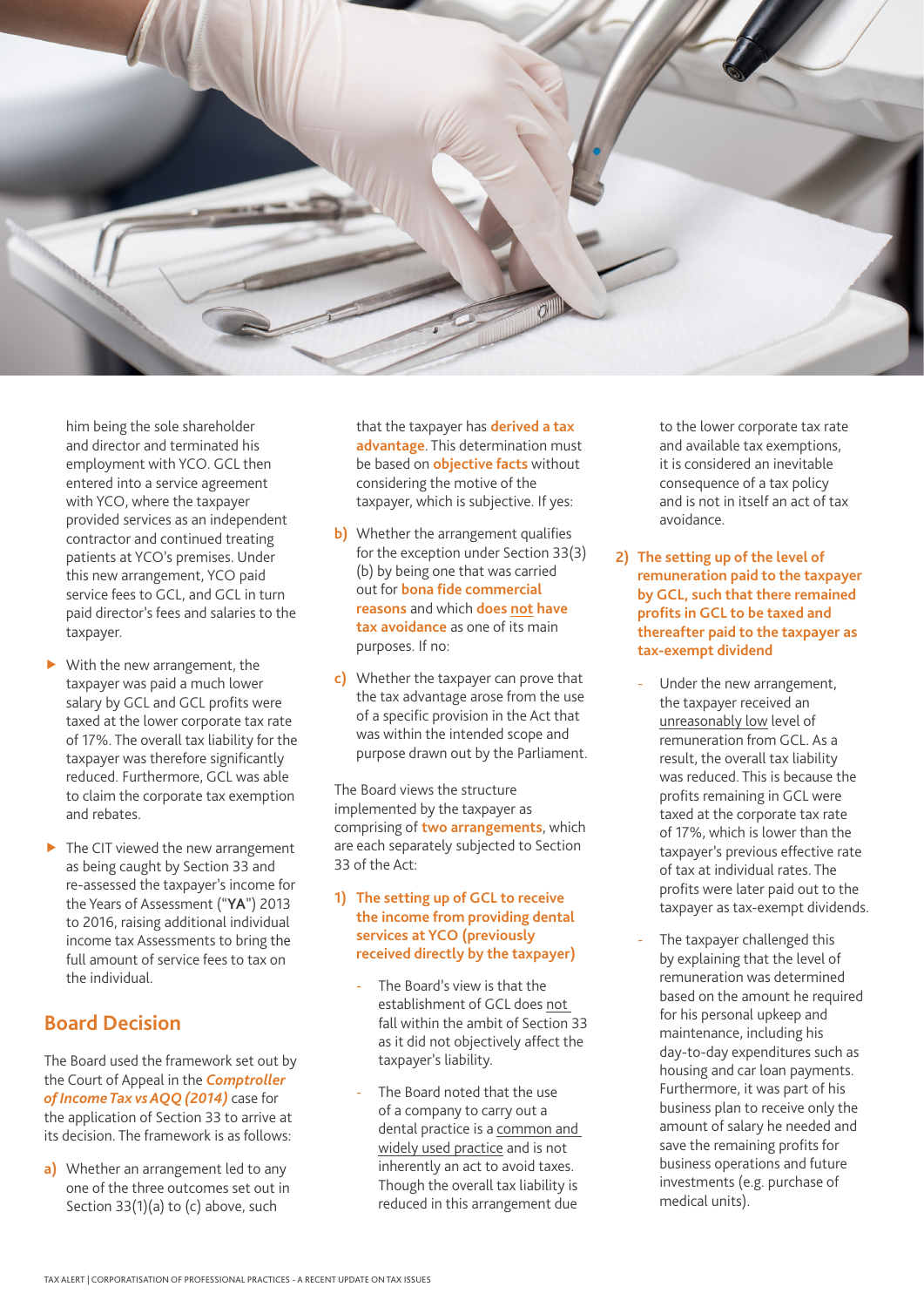- However, the Board noted that despite the above, the taxpayer was fully aware that his new remuneration was significantly lower compared to when he was an employee of YCO, even though his role at YCO had remained the same. This difference in level of remuneration could not be justified as being on a commercial basis. The Board was therefore of the view that the corporate arrangement objectively led to a reduction of overall tax liability and an avoidance of tax, and thus falls within Section 33 of the Act.
- The next step is to determine whether the arrangement qualifies for the exception in Section 33(3) (b) i.e. that it was carried out for bona fide commercial reasons and did not have tax avoidance as one of its main purposes.
- The Board found that the arrangement does not qualify for the exception as there is no commercial basis for the taxpayer's new level of remuneration. This is because it is neither reasonable nor reflective of the market pay for the same skill and experience level. Furthermore, the Board noted that from YA 2013 to YA 2016, the remaining profits in GCL subject to corporate tax remained around \$300,000, which is the level at which the start-up tax exemption and partial tax exemption are maximised for companies. Hence, the arrangement is not carried out for bona fide commercial reasons and does have the avoidance or reduction of tax as one of its main purposes.
- As the Board's decision is that the arrangement does fall within Section 33 of the Act, albeit under only one of the two arrangements i.e. the setting up of the level of remuneration, the taxpayer was liable to tax at individual income tax rates on the full amount of service fees received.

### **BDO Singapore - Our View**

With the existing regulations and guidance provided by the authorities, the line between tax planning and tax avoidance is a grey area and as such professionals have found it difficult to remain compliant. Fortunately, the Board's decision in *GCL vs. CIT (2020)* now provides taxpayers with clearer guidance on how Section 33 is applied in the context of professionals in similar circumstances.

With the increasing scrutiny by the IRAS on companies that are set up to abuse corporate tax concessions, it is now essential for high-earning professionals who have incorporated companies to review the current structure of their business and make adjustments accordingly. Professionals should review their level of remuneration to ensure that it reflects market level or that there is a commercial reason and that it is at arm's length. It is important to note that in addition to Section 33, professionals who have incorporated companies to provide

their services must also comply with Section 34D of the Act which requires that all arrangements between related parties be conducted at arm's length.

While the Board viewed the setting up of GCL as not falling within the ambit of Section 33, we are cautious to note that this was due to the arrangement being an ordinary business norm and common practice. Where multiple companies are set up under the same professional and the setup cannot be explained by bona fide commercial reasons, the IRAS may take a different view and question the use of such companies.

The IRAS takes a strong stand against businesses and individuals who abuse tax exemption schemes or are noncompliant of the tax regulations and will not hesitate to take action where tax evasion/fraud is discovered. Professionals should therefore take the time to review their business structure/arrangements and if there is such a concern, they should seek professional advice to assess their specific circumstances and take the necessary remedial actions.